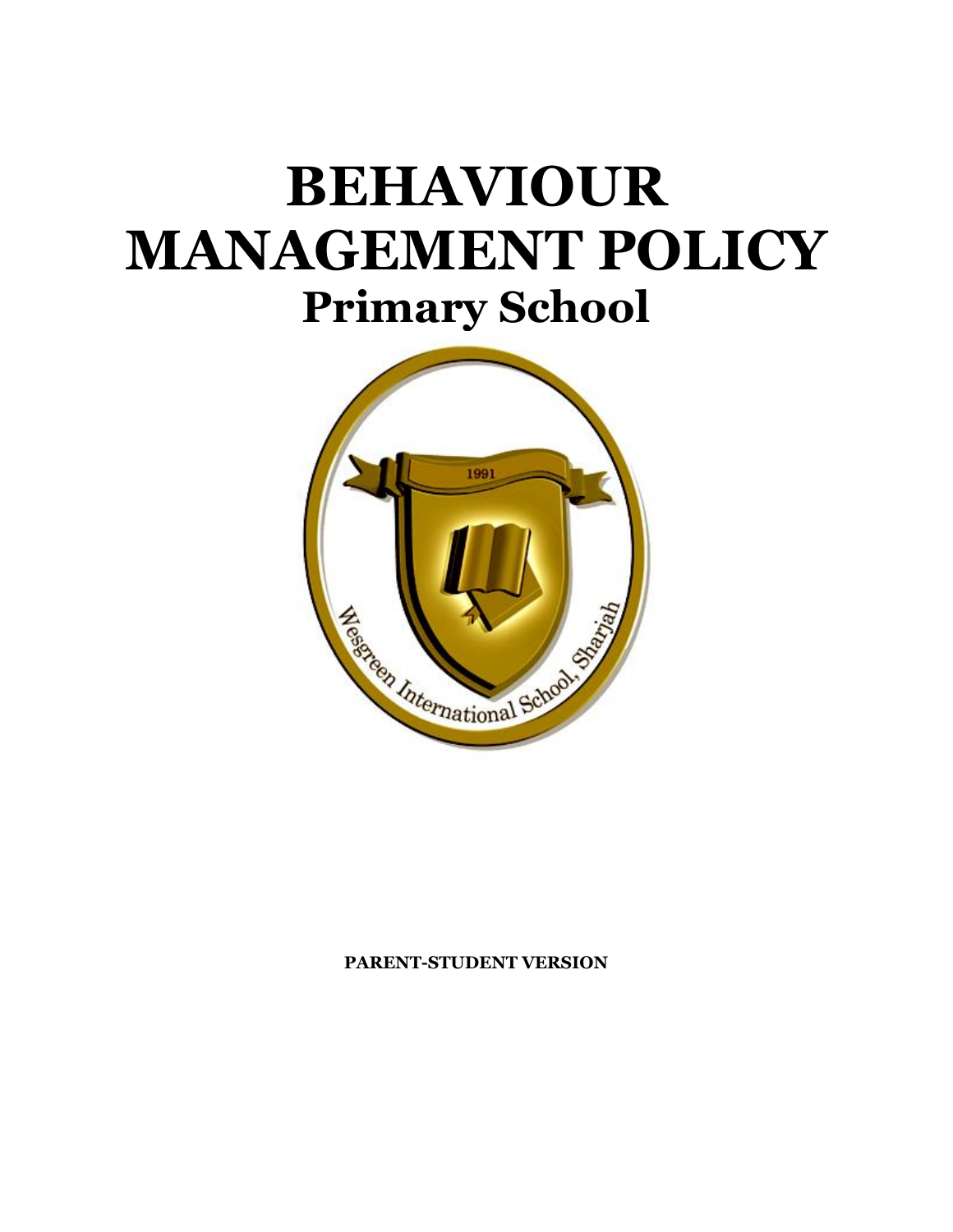

## **Wesgreen International School Sharjah**

# **VISION**

## *W*ork *I*nsures *S*uccess

# **MISSION**

Distinguished by its emphasis on individual attention to student success, commitment to diversity, and responsiveness to the evolving needs of our community, Wesgreen International School provides a solid base leading up to the Cambridge University external examinations and a well-rounded cocurricular education.

## **VALUES**

Wesgreen International School is committed to creating opportunities for intellectual and personal growth in an inclusive environment. We value excellence, curiosity, respect, responsibility, humility and integrity. We enhance leadership skills through hard work, and the confidence to face uncertainty in a global society.

"To embrace the cultural values and aspirations of the Emirates"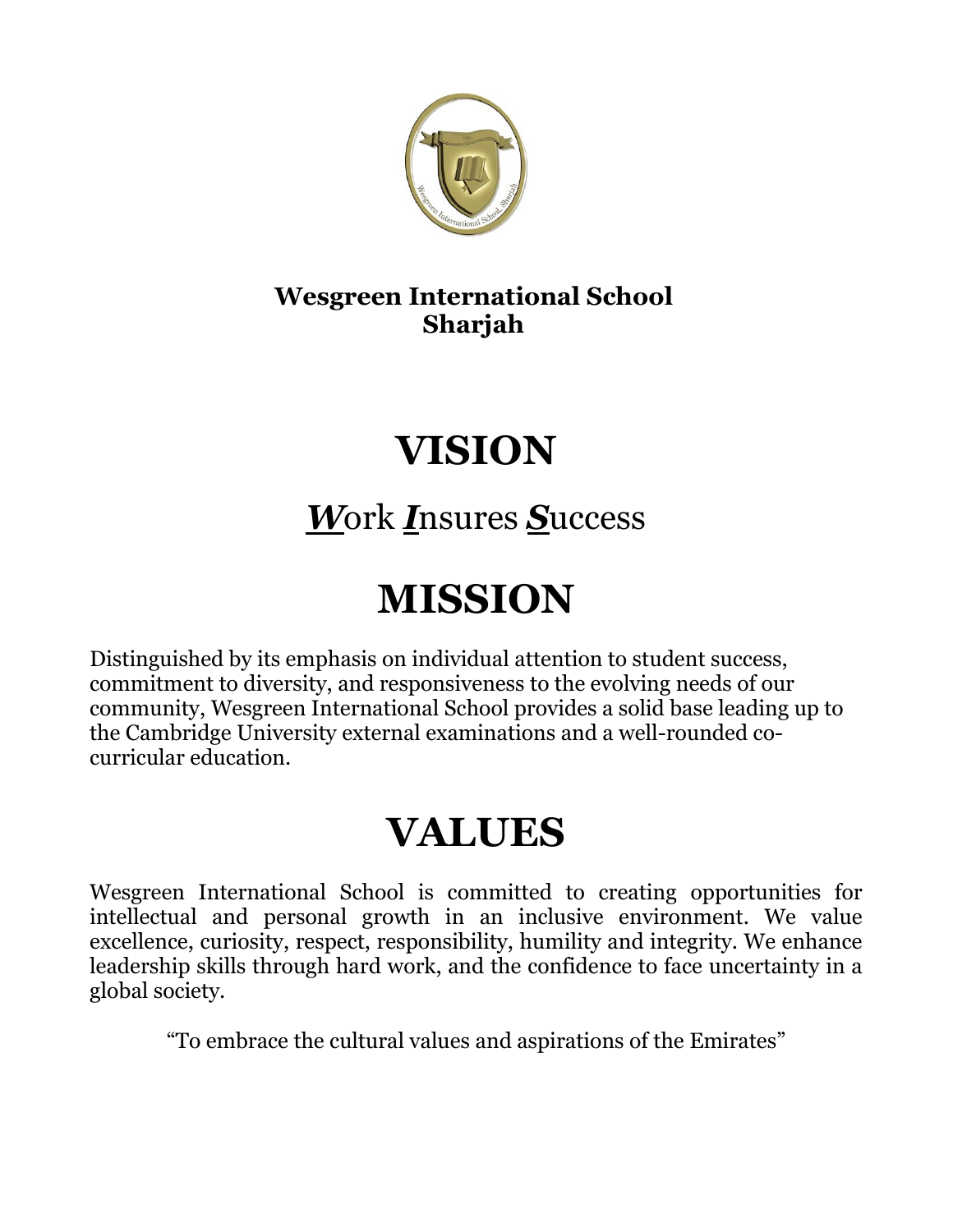Wesgreen International School aims to respond to the needs of each individual student, developing the whole personality and fostering qualities of mind, body and spirit, feeling and imagination.

#### **Aims**

Wesgreen International School aims to help each student:

- Develop a lively enquiring mind, utilising skills and abilities necessary to ensure the highest personal academic achievement.
- Develop sound social and moral values.
- Learn to respond to the needs of others; respecting other races, cultures and religions.
- Celebrate and enjoy experiences of friendship, success, happiness and shared endeavour.

A happy and successful school is one in which good order prevails and students respect boundaries. We insist on high standards of conduct, behaviour and appearance and rely on parental support to achieve this.

We expect our students to behave well, both inside and outside the school, by showing selfdiscipline and respect for both themselves and others. This will be their response to the ethos of Wesgreen and the homes from which they come; by their conduct they are expected to bring credit to both. A summary of our school rules is listed below. Other rules may be explained, as the occasion arises, on appropriate occasions.

All students are expected to respond promptly and obediently to the reasonable instructions of staff. Rewards for good behaviour and sanctions for poor behaviour are set out in this document.

#### **School Rules**

All students are expected to follow school rules at all times. The rules contained in the student diaries, website and students/parent Handbook, summarise the expected good conduct of students in Wesgreen. These should be read and acted on by all students, parents and staff.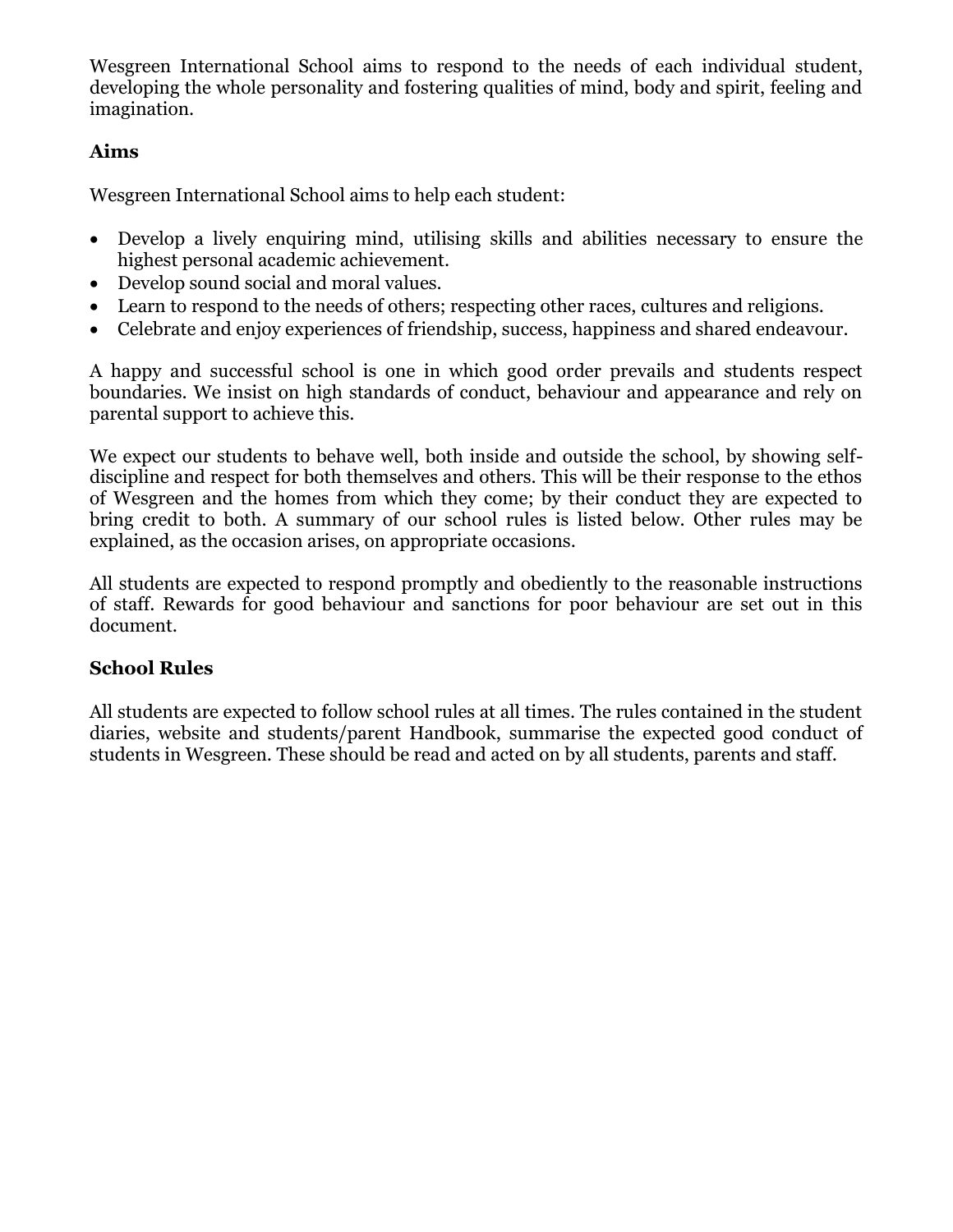#### **PASTORAL CARE AND THE ROLE OF THE CLASS TEACHER**

Life in this school provides many opportunities for each student to develop as a confident adult, learn to study and work with others. In Wesgreen it is important that all students feels that their individual needs are understood and that they can receive support and guidance. This is, in the first instance provided by the **class teacher** who is responsible for the academic and pastoral guidance for the students and for delivering the Life Skills lessons as and when appropriate*.* In this way we endeavour to ensure that no child ever feels insignificant or lost in Wesgreen no matter what their educational or social needs may be.

Teachers are expected to monitor attendance, punctuality and uniform daily. Homework is also monitored by the class teachers and parents sign the Student Diaries daily and more formally once a week. Organisers are an effective tool for home-school communication.

Students' behaviour is monitored by the class teacher to ensure that at all times the children are considerate towards other people and thereby ensuring a high standard of courtesy and conduct.

Teachers are involved in reviewing progress. This is done through daily monitoring of the child's class work, homework and also through assessment and progress evaluations.

Students are encouraged to see the value of homework and develop habits of self-discipline. All these influences help to prepare a young person for life in the wider community.

Teachers will monitor general behaviour and school work closely throughout the day. If a child is continuously disruptive or commits offences of a more serious nature the child may be placed on a Daily Report and monitored closely by all concerned. If the Daily Report card is initiated, the parents will be informed, as they too will be involved in the process on a daily basis.

Class teachers will have a list of their own classroom rules displayed in their classroom as well a copy of the discipline guidelines. The rules and guidelines will be explained to the children in the classroom and students are expected to follow them.

Student Diaries are to be checked formally once a week and class teachers will extract information from these and take necessary action (e.g. student not writing homework, not getting it signed, graffiti on the diary, etc.) by following the discipline procedure as set out below.

#### **School Diary / Planner**

- The aim of the school diary is to promote regular communication with parents, encourage students to plan and think ahead, enable the school to praise good work, and encourage regular work and good behaviour.
- A school diary is issued to every student in the school and is used to record homework, merits and comments on behaviour.
- Parents should review and sign the diary every week.
- The school diary is monitored and checked daily and signed weekly by the class teacher.
- The diary is a vital means of communication between school and home.
- If the diary is lost, it will be replaced; however there will be a charge for this and it may not be possible to recover some of the information such as number of merits.
- Students must have their school diaries with them every day and place them on top of the desks during each lesson.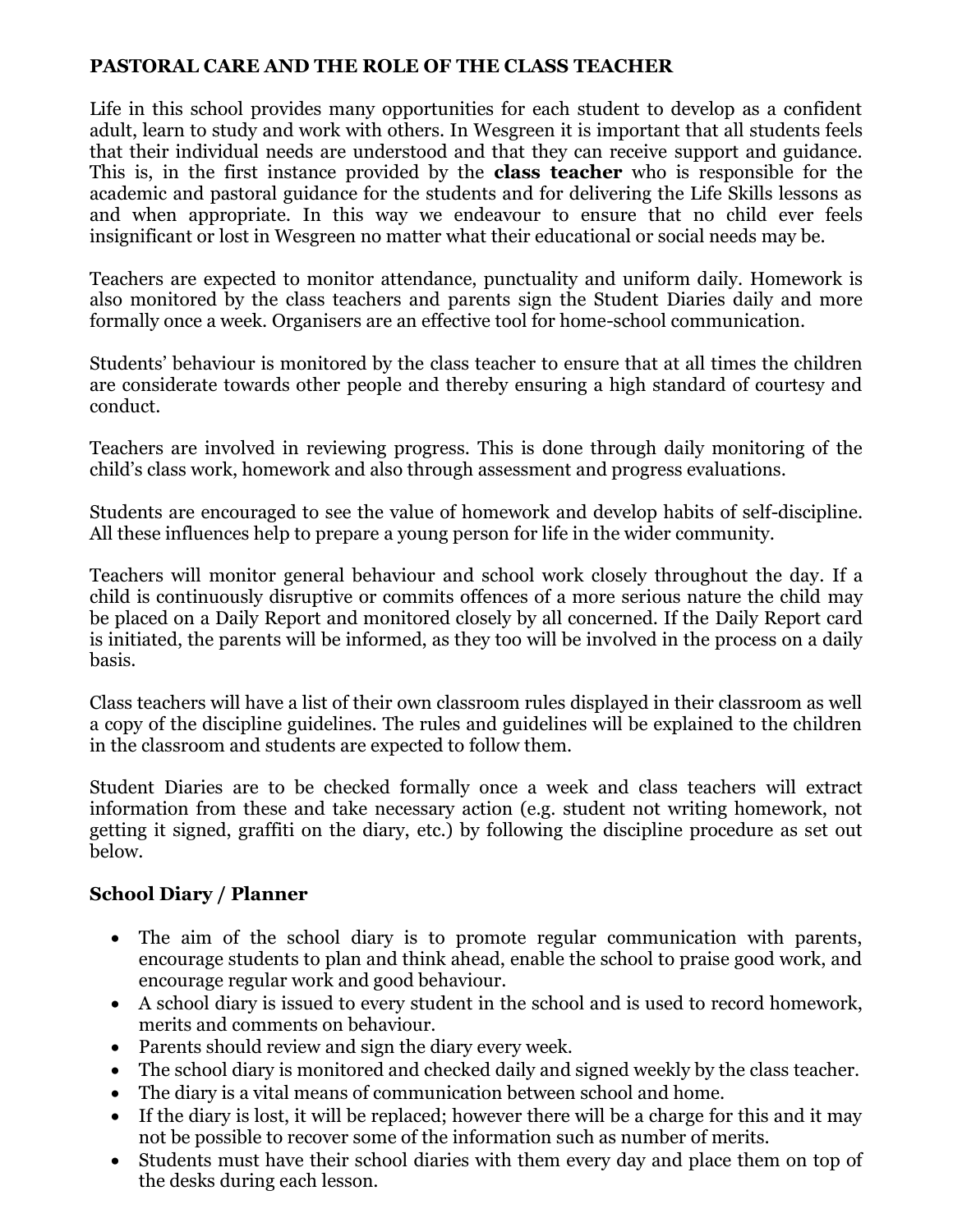#### **Student Leadership/Prefects at Wesgreen Primary**

At Wesgreen Primary, we have a group of Prefects consisting of twelve Grade 4 Prefects, four House Captains, a Head Boy/Girl and a Deputy Head Boy/Girl. All candidates deemed to be ideal for their respective roles are interviewed by the Assistant Deputy and Deputy Head. The purpose of the interview is to ensure that each child is given a fair chance to discuss why they would like to be a prefect, what they would do as a prefect and how they would lead by example. The children are also asked to write a letter as to why they would like to be a prefect. This letter is submitted to the Deputy Head.

The Deputy Head then decides who the prefects will be. The prefects as well as the Head Boy/Girl are announced at the next assembly. The prefect's roles are of leadership and responsibility. Prefects should lead by example, monitor the behaviour of the other children at the playground and inform the class teacher or Deputy Head of children who are misbehaving. Prefects are elected again in term 2.

It is envisioned that children who have been appointed as prefects will fulfill their duties responsibly and develop a strong sense of self-confidence and self esteem.

#### **Wesgreen Primary Houses**

The house system aims to encourage school spirit, pride and unity. It is an effective way to promote effort and positive social behaviour amongst the students and around the school. The house system provides an opportunity for the children to develop leadership skills and responsibility, and to provide a role model to younger students. It also encourages student participation in sporting and cultural extra-curricular activities.

House groups draw the members of the house closer together and develop bonds between members no matter what age or background or class. They will promote healthy competitions and develop leadership skills. They will promote a sense of belonging to each other.'

There are four houses:

| Leopards         |   | Red          |
|------------------|---|--------------|
| <b>Falcons</b>   |   | Green        |
| <b>Scorpions</b> |   | <b>Black</b> |
| <b>Vipers</b>    | - | White        |

House captains are appointed at the start of the year for Grade 4. The nominees are introduced to each class and the children will vote for the house captains by secret ballot. House points are awarded by the teacher based on a particular house's performance throughout the week. The house points from each house are then tallied up by the house captains before assembly. The house with the most points at assembly wins for that week. The winning house is announced at assembly that week.

Houses usually compete against each other at events such as camp and are awarded house points based on their performance.

Academic and non-academic house points will contribute towards the overall positions of the houses.

The best way to ensure the highest standards in both behaviour and work is to create a positive ethos where the self-confidence and self-esteem of students is promoted by regular praise, congratulation and affirmation. A school culture which is dominated by a mutual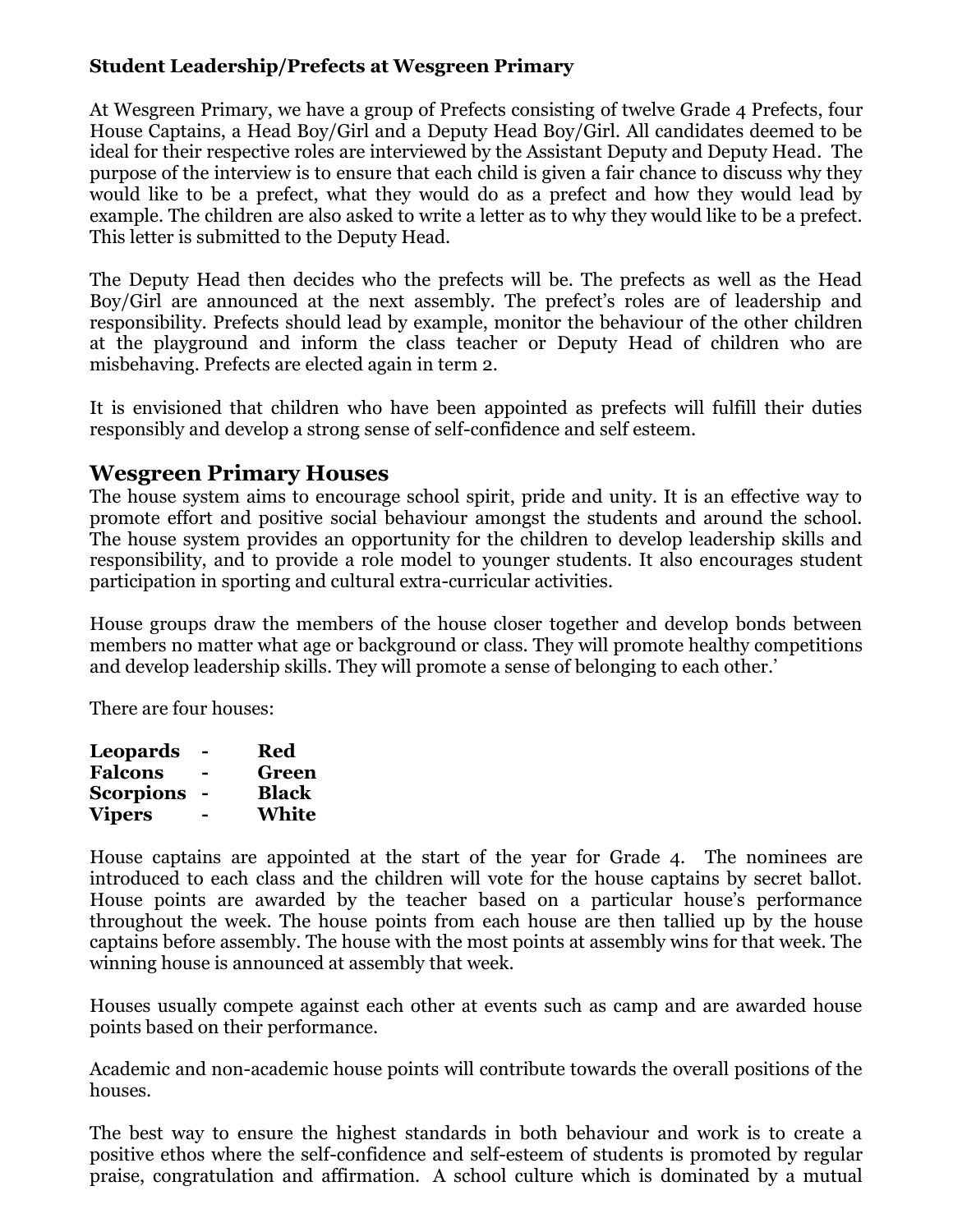respect between students and between staff and students will lead not only to harmonious relationships but also to the fulfillment of the students' potential both academically and socially.

#### **Rewards System**

Rewards can act as a thank you or as a target or motivator for students to work to. They can also inform parents as to student's progress at school.

These are designed to celebrate success at every level in all aspects of a student's life. Teachers are encouraged to offer verbal praise and encouragement when appropriate.

#### **Aims:**

- To encourage every student to work to his/her best ability across the curriculum by producing high quality work
- To reward a consistently good effort or outstanding piece of work
- To raise academic standards in the School by conspicuously valuing outstanding effort and achievement
- To encourage good behaviour

By recognising, rewarding and celebrating quality work.

- Students learn more if they have high expectations, self-confidence and determination. Competition against others is a powerful motivating force for many students.
- Positive reinforcement of good work is the most powerful means of improving the quality of a student's performance. Positive reinforcement identifies strengths and challenges weaknesses. Academic achievement must be measured against a child's own ability, the more able the child the more we should expect.

#### **Certificates**

Certificates are awarded each week at assembly for students who showed effort and diligence in many different areas including, but not exclusive to, general behaviour, class work and homework, projects and test scores. The certificates are presented to the children each week at assembly.

#### **End of year award**

Towards the end of the academic year children who performed excellently throughout the year will receive an award as recognition of their academic work. Awards are also given to the children who had a 100% attendance record throughout the school year.

#### **Sanctions**

Below is a copy of the primary section's discipline guidelines.

#### **Discipline guidelines for Grades 2 to 4**

In-class discipline: unacceptable behaviour is considered to be any of the following

- **Talking out of turn**
- **Leaving the assigned seat**
- **Talking back or challenging the teacher**
- **Disturbing other students**
- **Not bringing required books etc. to class**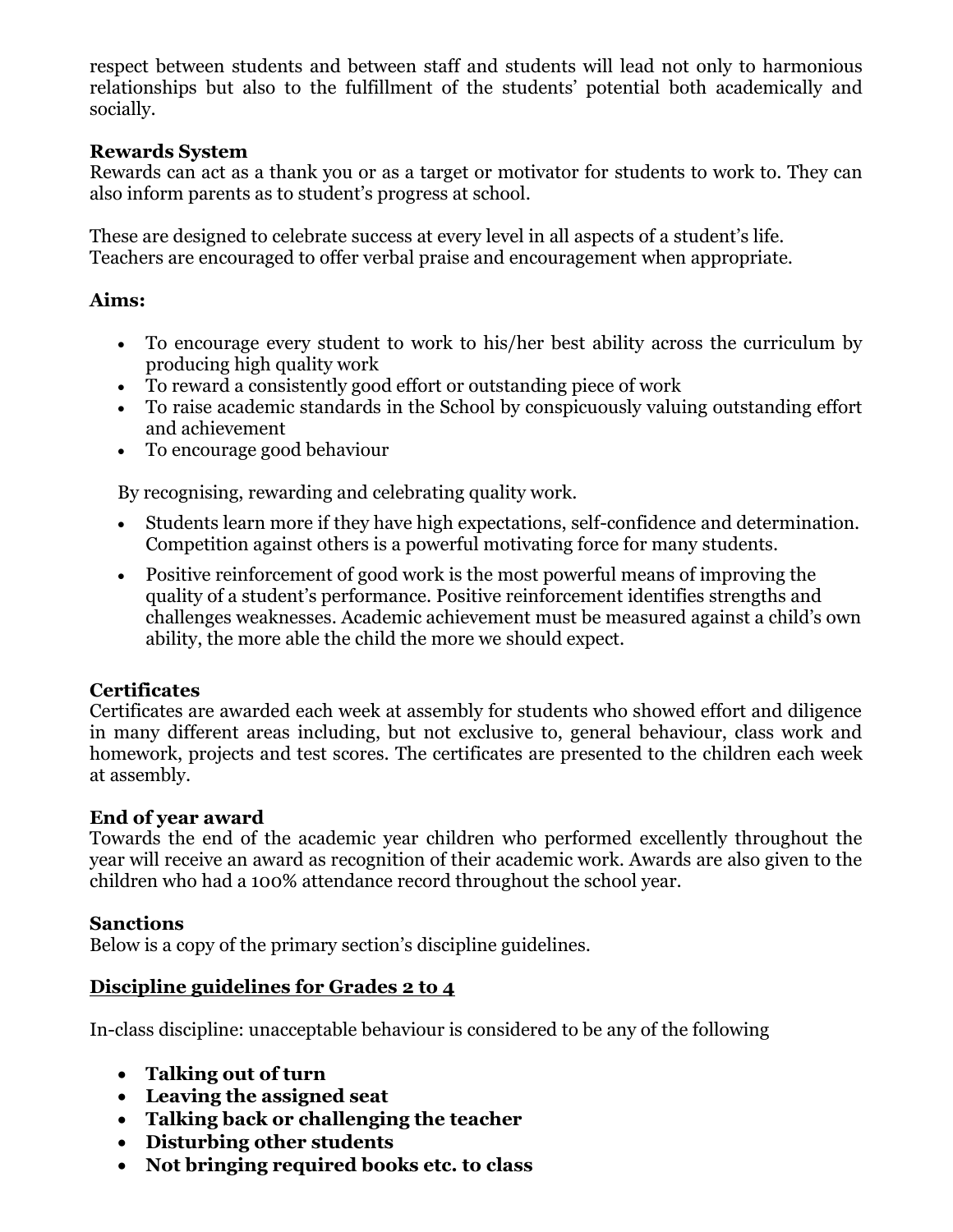- **Turning up late for class**
- **Using someone else's things, without permission**

**Aim:** To improve line-up, corridor and in-class behaviour.

**Method:** This is a 5-step programme. If a student displays unacceptable behaviour, he/she will begin on step one (warning). If this behaviour continues, he/she will move along the steps and subsequently face known consequences.

Each day, any names will be removed from the whiteboard and students will all have a 'fresh start'.

**Step One:** Student's name is written on the whiteboard in class. (First warning).

**Step Two:** A negative mark (X) is written next to the student's name. (Second warning).

**Step Three:** If the behaviour continues the teacher informs the student that he/she will stay inside with the teacher during the following break time when the teacher has no duty. During the break the student will complete a letter of apology which will be forwarded to the Deputy Head of building.

**Step Four:** After 3 letters of apology the student will go on daily report. Parents will be informed. The report card must be favourable in all areas at the end of the day or another will be issued for the following day. The daily report must be taken home and signed by the parents.

**Step Five:** After 3 consecutive negative report cards (two yellow, followed by a red)

- the student will be excluded from PE, music, art, IT and activity for one week at the discretion of the teacher.
- Parents will be invited to school to meet with the teacher.
- If the student's behaviour improves during the week the class teacher may allow the student to participate in the aforementioned lessons.

#### **For the following offences skip immediately to step 4.**

- **Using bad language and /or hand signals**
- **Slapping / hitting another student**
- **Fighting / kicking**
- **Stealing**

If, after a meeting with the parents, the same behaviour continues then the student in question will face an **in house suspension from classes.**

### **Daily report card**

The daily report card will be issued to students who have moved onto step 4 or who have committed more serious offences. The report card is issued to the child for consistently disrupting the class by talking to and bothering other children. The report card must be favourable in all areas.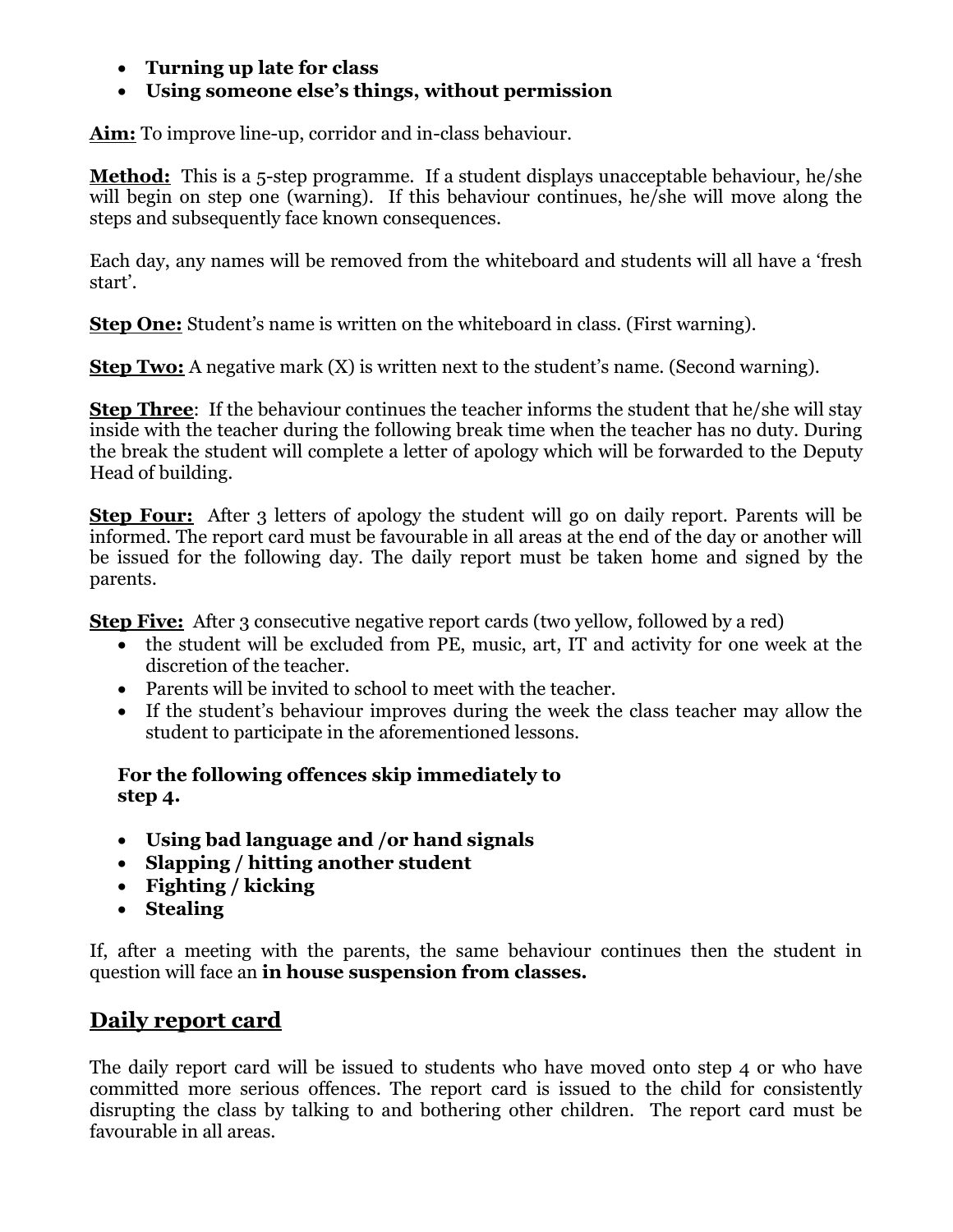## **Sample Report Card**

## *Wesgreen International School Primary Section*  **One day Report**

| Student's Name:  | Grade: |      |              |                |    |              |                | <b>Reporting Teacher:</b> |    |              |    |                |      |
|------------------|--------|------|--------------|----------------|----|--------------|----------------|---------------------------|----|--------------|----|----------------|------|
| Date:            |        |      |              |                |    |              |                |                           |    |              |    |                |      |
| <b>Behaviour</b> | Early  | Form | Pd           | Pd             | Pd | <b>Break</b> |                | $Pd$ $Pd$                 | Pd | <b>Break</b> | Pd | P <sub>d</sub> | Form |
|                  |        |      | $\mathbf{1}$ | $\overline{2}$ | 3  |              | $\overline{4}$ | $\overline{5}$            | 6  |              | 7  | 8              |      |
| Arrived in       |        |      |              |                |    |              |                |                           |    |              |    |                |      |
| class on         |        |      |              |                |    |              |                |                           |    |              |    |                |      |
| time             |        |      |              |                |    |              |                |                           |    |              |    |                |      |
| بصل للصف         |        |      |              |                |    |              |                |                           |    |              |    |                |      |
| في الوقت         |        |      |              |                |    |              |                |                           |    |              |    |                |      |
| المحدد           |        |      |              |                |    |              |                |                           |    |              |    |                |      |
| Had all the      |        |      |              |                |    |              |                |                           |    |              |    |                |      |
| necessary        |        |      |              |                |    |              |                |                           |    |              |    |                |      |
| books            |        |      |              |                |    |              |                |                           |    |              |    |                |      |
| لديه كل الكتب    |        |      |              |                |    |              |                |                           |    |              |    |                |      |
| الضرورية         |        |      |              |                |    |              |                |                           |    |              |    |                |      |
| للحصة            |        |      |              |                |    |              |                |                           |    |              |    |                |      |
| <b>Brought</b>   |        |      |              |                |    |              |                |                           |    |              |    |                |      |
| completed        |        |      |              |                |    |              |                |                           |    |              |    |                |      |
| homework         |        |      |              |                |    |              |                |                           |    |              |    |                |      |
| يحضر             |        |      |              |                |    |              |                |                           |    |              |    |                |      |
| واجباته جاهزة    |        |      |              |                |    |              |                |                           |    |              |    |                |      |
| وكاملة           |        |      |              |                |    |              |                |                           |    |              |    |                |      |
| Remained         |        |      |              |                |    |              |                |                           |    |              |    |                |      |
| in seat          |        |      |              |                |    |              |                |                           |    |              |    |                |      |
| throughout       |        |      |              |                |    |              |                |                           |    |              |    |                |      |
| lesson           |        |      |              |                |    |              |                |                           |    |              |    |                |      |
| يجلس في          |        |      |              |                |    |              |                |                           |    |              |    |                |      |
| مقعده خلال       |        |      |              |                |    |              |                |                           |    |              |    |                |      |
| الدرس            |        |      |              |                |    |              |                |                           |    |              |    |                |      |
| Followed         |        |      |              |                |    |              |                |                           |    |              |    |                |      |
| the              |        |      |              |                |    |              |                |                           |    |              |    |                |      |
| teacher's        |        |      |              |                |    |              |                |                           |    |              |    |                |      |
| instructions     |        |      |              |                |    |              |                |                           |    |              |    |                |      |
| يتبع تعليمات     |        |      |              |                |    |              |                |                           |    |              |    |                |      |
| المعلمة          |        |      |              |                |    |              |                |                           |    |              |    |                |      |
| Paid close       |        |      |              |                |    |              |                |                           |    |              |    |                |      |
| attention to     |        |      |              |                |    |              |                |                           |    |              |    |                |      |
| the lesson       |        |      |              |                |    |              |                |                           |    |              |    |                |      |
| بنتبه للشرح      |        |      |              |                |    |              |                |                           |    |              |    |                |      |
| خلال الدرس       |        |      |              |                |    |              |                |                           |    |              |    |                |      |
|                  |        |      |              |                |    |              |                |                           |    |              |    |                |      |
|                  |        |      |              |                |    |              |                |                           |    |              |    |                |      |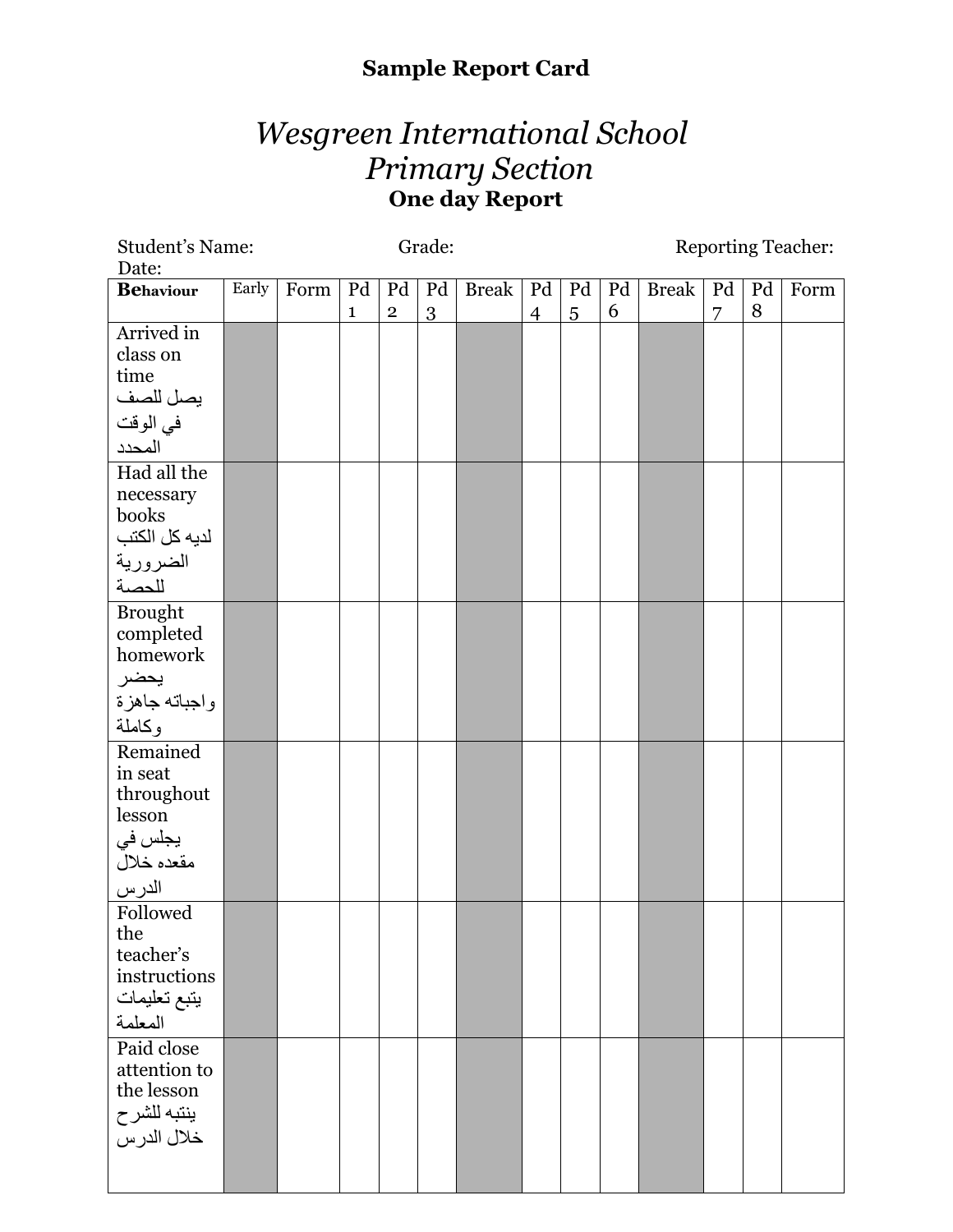| Worked at                         |  |  |  |  |  |  |  |
|-----------------------------------|--|--|--|--|--|--|--|
| an                                |  |  |  |  |  |  |  |
| acceptable                        |  |  |  |  |  |  |  |
|                                   |  |  |  |  |  |  |  |
|                                   |  |  |  |  |  |  |  |
| pace<br>ينهي عمله<br>بسرعة مقبولة |  |  |  |  |  |  |  |
| Worked                            |  |  |  |  |  |  |  |
| without                           |  |  |  |  |  |  |  |
| disturbing                        |  |  |  |  |  |  |  |
| others                            |  |  |  |  |  |  |  |
| يعمل دون ان                       |  |  |  |  |  |  |  |
| يزعج                              |  |  |  |  |  |  |  |
| الأخرين                           |  |  |  |  |  |  |  |
| Interacted                        |  |  |  |  |  |  |  |
| well with                         |  |  |  |  |  |  |  |
| other                             |  |  |  |  |  |  |  |
| children                          |  |  |  |  |  |  |  |
| يتفاعل بشكل جيد                   |  |  |  |  |  |  |  |
| مع الطلبة                         |  |  |  |  |  |  |  |
| الآخرين                           |  |  |  |  |  |  |  |
| Interacted                        |  |  |  |  |  |  |  |
| well with                         |  |  |  |  |  |  |  |
| the teacher                       |  |  |  |  |  |  |  |
| يتفاعل                            |  |  |  |  |  |  |  |
| ويشارك في<br>الحصة                |  |  |  |  |  |  |  |
|                                   |  |  |  |  |  |  |  |
| Teacher's                         |  |  |  |  |  |  |  |
| signature                         |  |  |  |  |  |  |  |
|                                   |  |  |  |  |  |  |  |

Class teacher's signature: Head of School's signature

Parent's signature:

#### **Students and Parents must be aware of the following school policies:**

#### **Attendance and Punctuality Registers (main registration in the morning)**

Every student should be punctual for the start of the school day. Line-up is at 7.55 am every morning.

The back gate will be closed at 7.55 am sharp and the students arriving after 7.55am will be allowed to enter the school via reception, sign in and join their form group, but will be marked late on their register.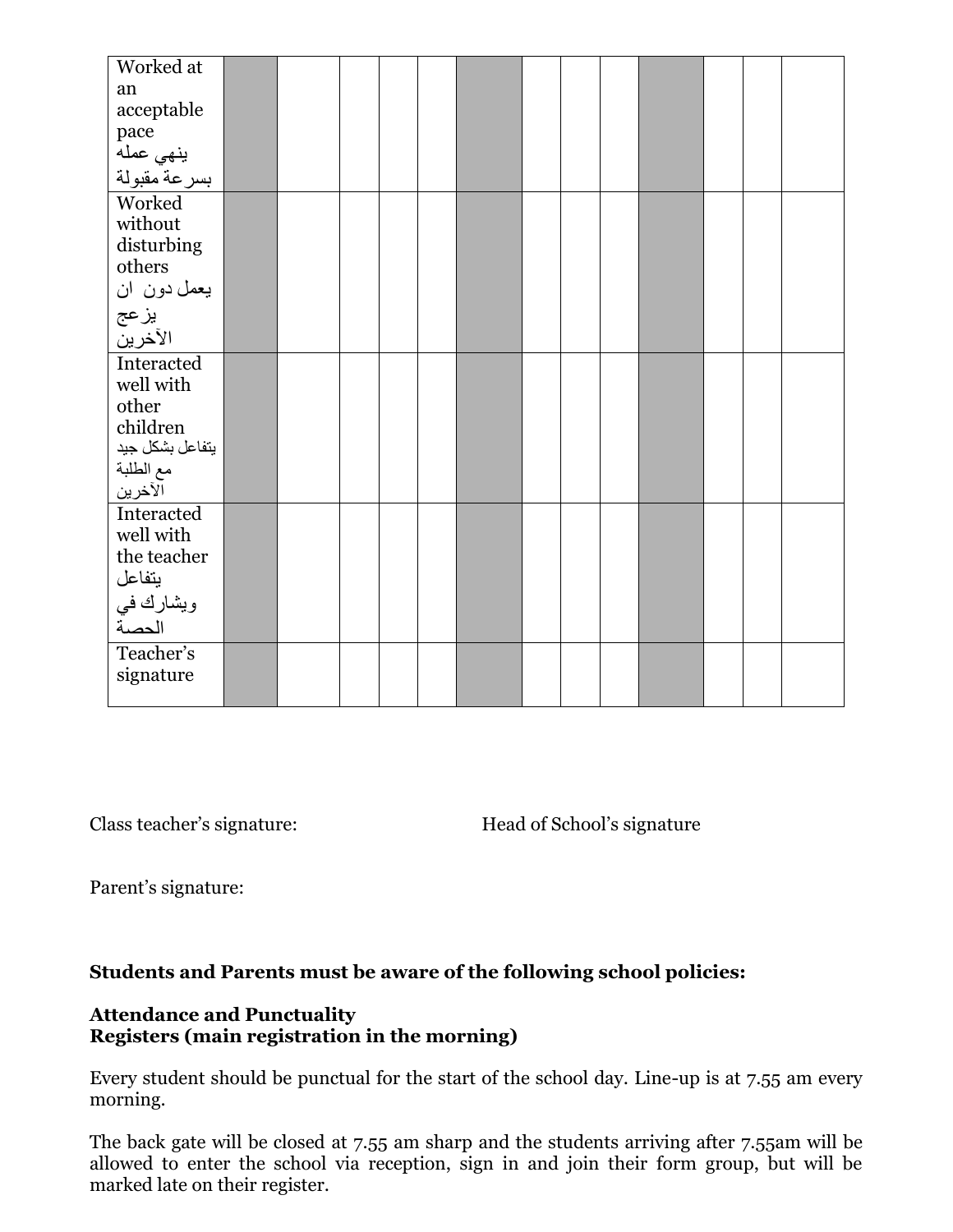Students line up with their teachers in the morning during assembly time. Line up is at 7.55am and any student coming after this time must enter the school via reception, sign in and join the class and be marked late.

The main school gates will be locked at 8.15am and any student arriving after that time will not be permitted to enter the school campus and they should return home.

Absences are authorised if parents inform the legitimate reason for the absence either prior to the absence or immediately after the absence (written explanation or a telephone call to the office).

The register will be used in the event of an emergency and fire alarms.

The numbers of time students are late or absent (including unauthorised absences) will be reported to parents in the short and long reports and submitted to the Ministry of Education at the end of the academic year.

From September 2010, teachers will also be responsible for collecting absence notes during registration time. They will file these and authorise absences by using the appropriate codes such as 'M' for medical. It is the teacher's responsibility to remind students to bring absence notes to authorise absences. The school will follow up on absences (on the third day a telephone call is made to enquire about the reason for absence).

Teachers will also be responsible for providing statistics for the short and long term reports (including the number of absences, number of unauthorised absences and number of lates).

#### **Attendance / Truancy**

Unexcused Absence/Truancy- If a student is absent without an excuse by the parent/guardian or if the student leaves school or a class or misses a lesson without permission of the Head of Building, it will be considered to be an unexcused absence (truancy)

For a student who is within the school premises:

- First time offender; a warning or a quiet word from the teacher and a negative note in the planner will be deemed to be sufficient.
- Further incidents of truancy will result in a student being placed on one-day report. Parents will be required to attend a meeting with the Deputy Head of Building and School Counsellor.

For a student who is absent from school without the knowledge of the parent, the following procedure shall apply

- The parent shall be informed immediately and asked to come to school for parentteacher conference
- The student will be placed on a one-day report with clearly set targets.

#### **Why is homework important?**

Homework is a vital part of every student's education. Homework is valuable for the following reasons:

- 1. It can help students to make more rapid progress in learning.
- 2. Consolidates and extends the work covered in class.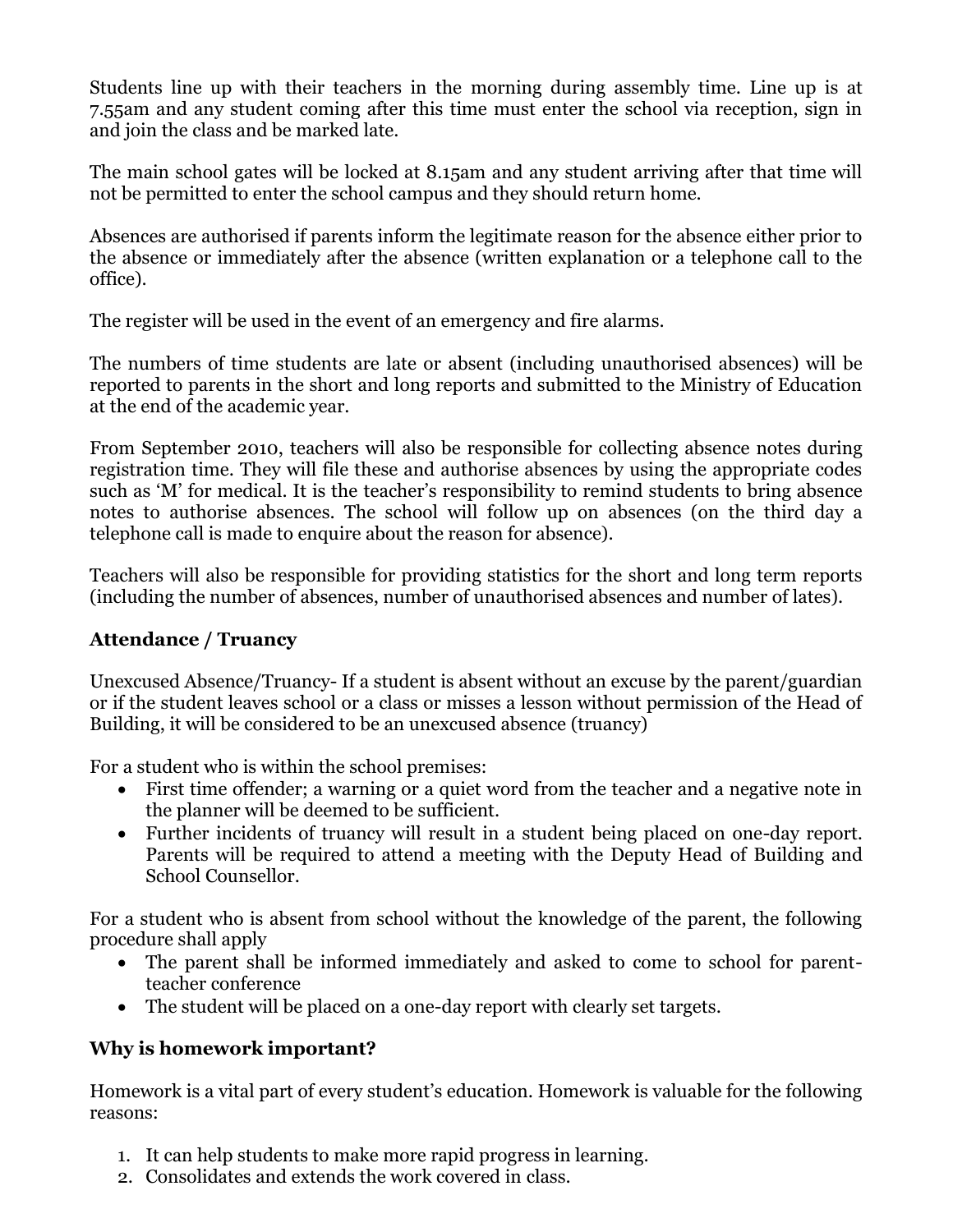- 3. Gives an opportunity for independent work. It can allow students to develop the practice of working on their own without the constant presence of the teacher or other students on the one hand and the external discipline of the timetable, etc. on the other. This way of working is vital at the later stages of secondary education and after.
- 4. Work at home can provide the quiet and private conditions needed for creative and thoughtful work of all kinds.
- 5. It can allow students to use materials and other sources of information that are not always available in the classroom. This way, students access resources not available in the classroom and prepares them for new learning activities.
- 6. It can involve parents and others in the students' work for their mutual benefit. This engages parental co-operation and support and creates channels for home-school dialogue.
- 7. It can give opportunities for long term research and other work and in the process develops their research skills.
- 8. It gives students valuable experience of working to deadlines and facilitates staff with their marking schedules. This enhances their study-skills e.g. planning, time management and self-discipline.

#### **The nature of the homework**

The nature of the homework will vary between year grades. Marking homework forms an integral part of our assessment. We aim to return marked homework for the students as soon as possible, for inclusion in that topic of work and whilst the exercise is fresh in the student's mind.

All subjects set homework in a regular, weekly programme. Teachers aim to set tasks which challenge students and are relevant to the work in progress. We see homework as an important part of our school routine because it extends class work and encourages students to develop the techniques for independent study. The principles set out here are followed by all teachers.

Teachers will ensure that homework is set regularly and is an appropriate and relevant extension of the work done in class. The work is marked within a week and feedback given for student improvement. This can be used as part of the continuous assessment scheme. Some time is set aside in class for students to write Homework in their diaries. Details of the homework tasks will be written on the board.

#### **Provision of homework.**

- 1. At the start of every week children are given a certain amount of spelling to memorize for the following week.
- 2. Throughout the week Grade 2 students are given Arabic, Islamic, Math and English homework.
- 3. At some point during the week Grade 2 students must create ten sentences using the weekly spelling plan.
- 4. The Grade 3 and 4 students receive all of their homework at the beginning of the week, which must be completed by the end of the week.
- 5. The teacher may give extra homework if he/she feels certain children need it.

#### **How can parents or guardians help with the homework?**

1. Check that the homework details are filled in clearly and regularly in the homework diary. There is space in the diaries for your weekly signature and comments.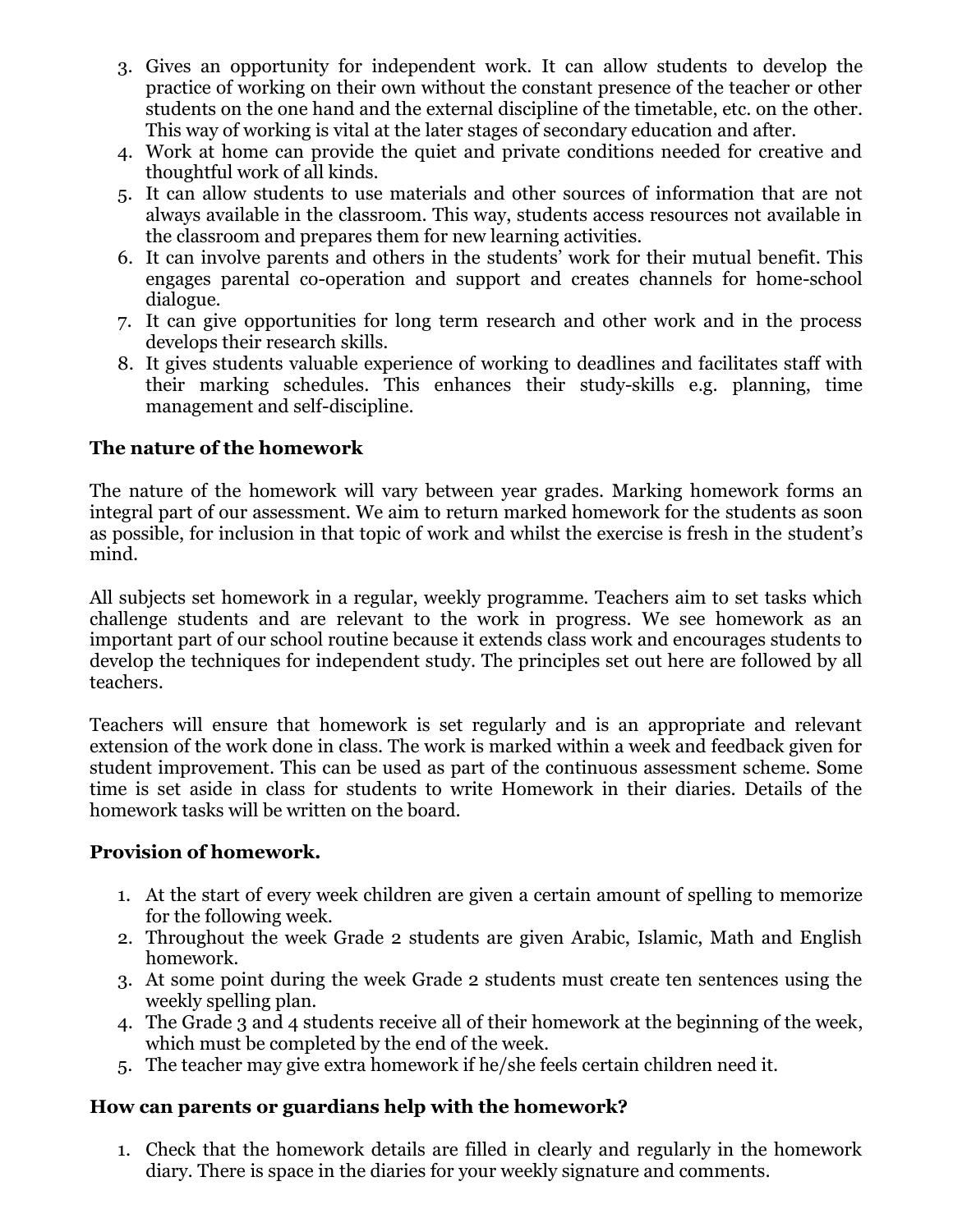- 2. Help your child organise his or her time to best advantage so that things are not left to the last minute or even forgotten.
- 3. Try to make sure that there are suitable working conditions at home.
- 4. Take a positive and active interest in your child's work rather than just insisting that it is done.
- 5. Let the students inform the teachers if there are problems with homework that cannot be resolved. Perhaps your child seems to be doing too much, or not enough, or is finding it too easy or too difficult. Contact the relevant subject teacher in the first instance. The form tutors will also be glad to help.

#### **Homework sanctions.**

When the homework is not done the following sanctions may be applied:

- Subject teacher discussion with student
- Informing the Assistant Deputy Head
- Informing parents via diary
- The student will be given extra work to be completed at home. In the case of persistent refusal to complete homework parents will be required to attend a meeting with the class teacher and Assistant Deputy Head/Deputy Head of Building.

#### **Uniform**

A dress code/uniform creates a positive school climate. All students are to abide by the school dress code which meets standards of neatness in grooming, uniformity in our school's image, and pride in our school. Parents are required to enforce the school uniform policy. The description of the uniform can be found on the school website.

All students are expected to be in full school uniform each day, including travelling to and from school and on days where trips are taken. On days where PE is timetabled and on Activity Day school uniform PE kits are worn. Students come to school in PE uniform and remain in that uniform for the remainder of the day.

The only exception to the wearing of full school uniform will be scheduled on non-uniform days.

Undershirts must be white, without printing or logos on them. On non-uniform days appropriate and modest clothing must be worn. Jeans with holes and knee-length walking shorts may not be worn.

Large or excessive jewellery is forbidden. (Girls: only ears may be pierced and one small stud may be worn in the lobe of the ear. Unusual styles overtly coloured hair is not allowed. Makeup and nail varnish is not to be worn. Body markings and other piercings are not permitted.

Class teachers and senior staff will check the uniform every morning during assembly line-up. If the policy is not adhered to, the following sanctions will apply:

1<sup>st</sup> infraction: Note in the diary by the class teacher to be acknowledged by the parent and returned to the teacher the following day.

2nd infraction: Meeting with the Assistant Deputy Head.

3<sup>rd</sup> infraction: Telephone call home to the parents.

4th infraction and beyond: Students sent home.